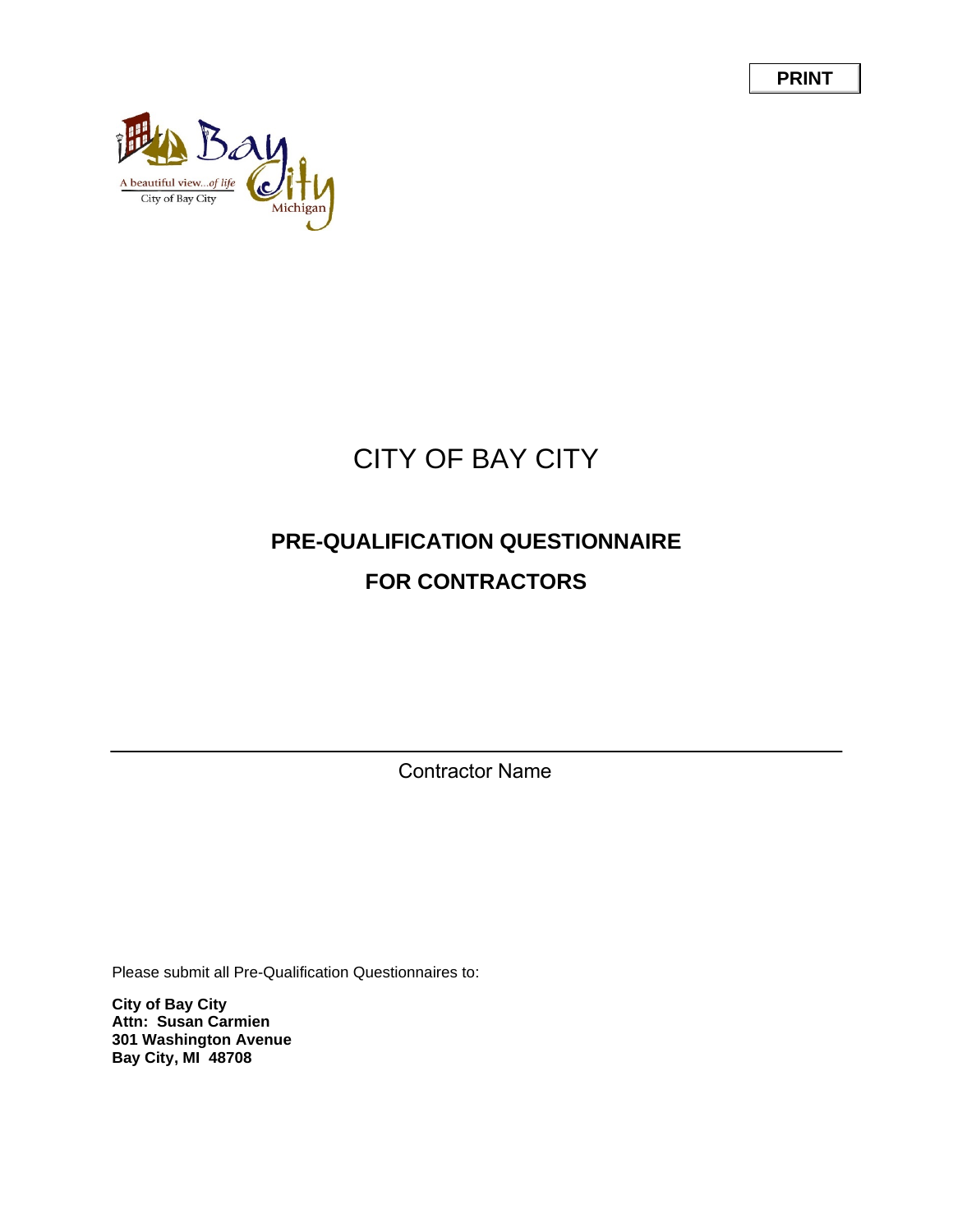## **Contractor Pre-Qualification Questionnaire**

| <b>Contractor Name</b><br><u> Andreas Andreas Andreas Andreas Andreas Andreas Andreas Andreas Andreas Andreas Andreas Andreas Andreas Andreas Andreas Andreas Andreas Andreas Andreas Andreas Andreas Andreas Andreas Andreas Andreas Andreas Andreas Andr</u> |                                                                                            |
|----------------------------------------------------------------------------------------------------------------------------------------------------------------------------------------------------------------------------------------------------------------|--------------------------------------------------------------------------------------------|
|                                                                                                                                                                                                                                                                |                                                                                            |
|                                                                                                                                                                                                                                                                |                                                                                            |
|                                                                                                                                                                                                                                                                |                                                                                            |
|                                                                                                                                                                                                                                                                |                                                                                            |
|                                                                                                                                                                                                                                                                |                                                                                            |
|                                                                                                                                                                                                                                                                |                                                                                            |
|                                                                                                                                                                                                                                                                |                                                                                            |
|                                                                                                                                                                                                                                                                |                                                                                            |
|                                                                                                                                                                                                                                                                |                                                                                            |
|                                                                                                                                                                                                                                                                |                                                                                            |
|                                                                                                                                                                                                                                                                |                                                                                            |
| Number of years has your organization been in business under the present name                                                                                                                                                                                  |                                                                                            |
| Has your organization operated under any other names or was it controlled by another<br>yes $($ $)$<br>company or business entity?                                                                                                                             | no (                                                                                       |
|                                                                                                                                                                                                                                                                | If yes, attach a statement explaining in detail the nature of any such relationship        |
| Attach copies of state and local licenses held                                                                                                                                                                                                                 |                                                                                            |
| Attach Master/Journeyperson Certification Form                                                                                                                                                                                                                 |                                                                                            |
|                                                                                                                                                                                                                                                                | I certify all workers on the project will maintain current applicable licenses required by |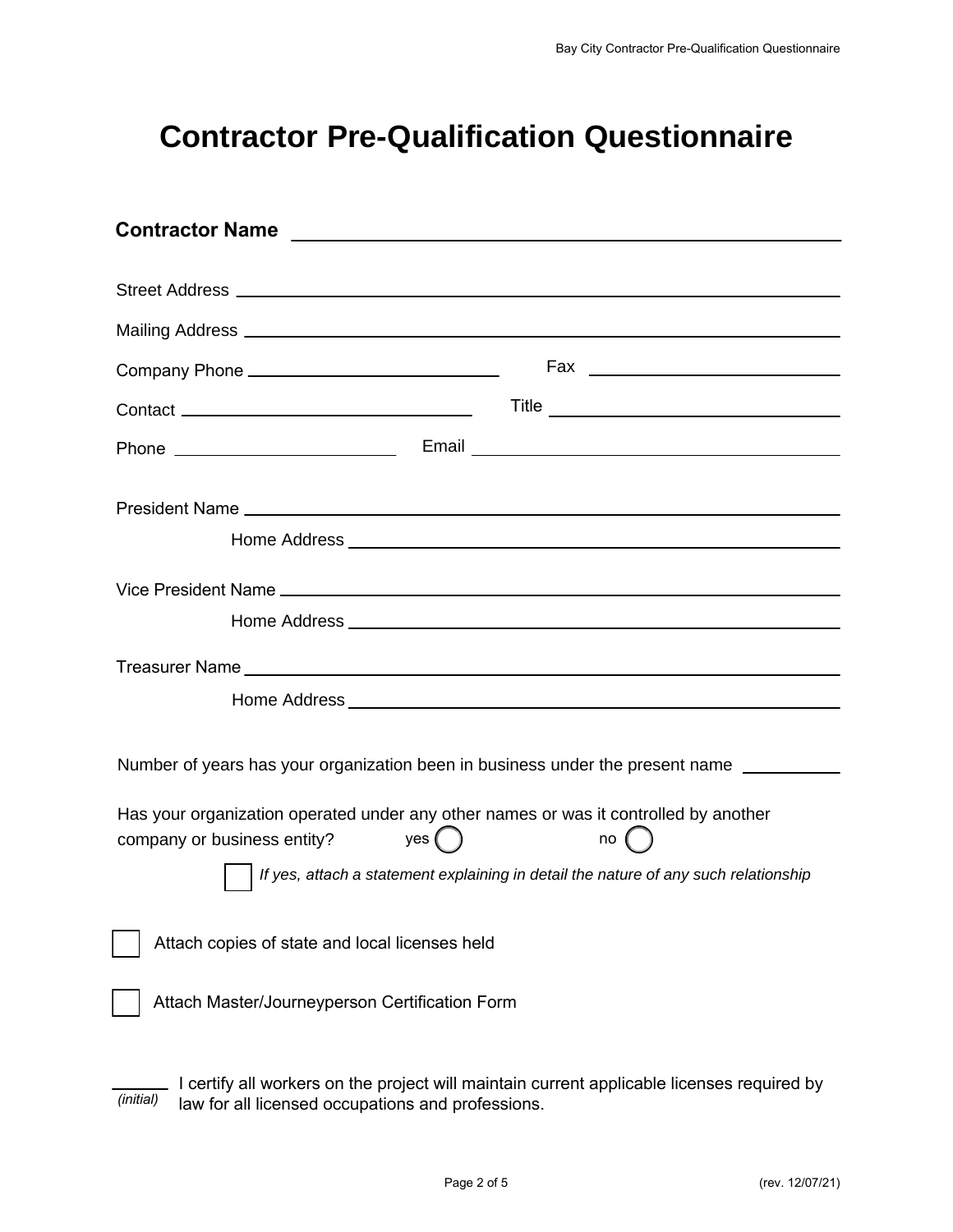I certify this company is in compliance with all applicable state and federal laws and visa requirements regarding the hiring of non-US citizens, and will disclose, prior to Notice to Proceed, of any work visas sought or obtained by this company, any subcontractors, any employees, or independent contractors, in order to perform any portion of the project. *(initial)*

Attach a certified Project Information and Owner Evaluation form for projects completed in the past (5) years. *Submit 3 (minimum) to 5 (maximum) projects.*

|                                                      | Attached Project Name                                                                                                  |  |  |  |  |  |
|------------------------------------------------------|------------------------------------------------------------------------------------------------------------------------|--|--|--|--|--|
|                                                      |                                                                                                                        |  |  |  |  |  |
|                                                      |                                                                                                                        |  |  |  |  |  |
|                                                      | <u> 1989 - Johann Stoff, deutscher Stoffen und der Stoffen und der Stoffen und der Stoffen und der Stoffen und der</u> |  |  |  |  |  |
|                                                      | <u> 1980 - Andrea Andrew Maria (h. 1980).</u>                                                                          |  |  |  |  |  |
|                                                      |                                                                                                                        |  |  |  |  |  |
|                                                      |                                                                                                                        |  |  |  |  |  |
| Types of Work that will potentially be subcontracted |                                                                                                                        |  |  |  |  |  |
|                                                      |                                                                                                                        |  |  |  |  |  |
|                                                      |                                                                                                                        |  |  |  |  |  |

| <b>Bonding Capacity</b><br><b>Surety Company</b>                                                                           |  |  |  |  |  |
|----------------------------------------------------------------------------------------------------------------------------|--|--|--|--|--|
| Documentation Attached                                                                                                     |  |  |  |  |  |
| Do you have any litigation or arbitrations currently pending within the past five (5) years?<br>ves<br>no                  |  |  |  |  |  |
| If yes, attach a separate sheet explaining parties, court/forum, legal claims,<br>damages sought, and resolution for each. |  |  |  |  |  |
| Attach Proof of insurance<br>(Certificate of insurance for liability, property damage, and workers compensation)           |  |  |  |  |  |
| Attach Fitness for Duty Program form                                                                                       |  |  |  |  |  |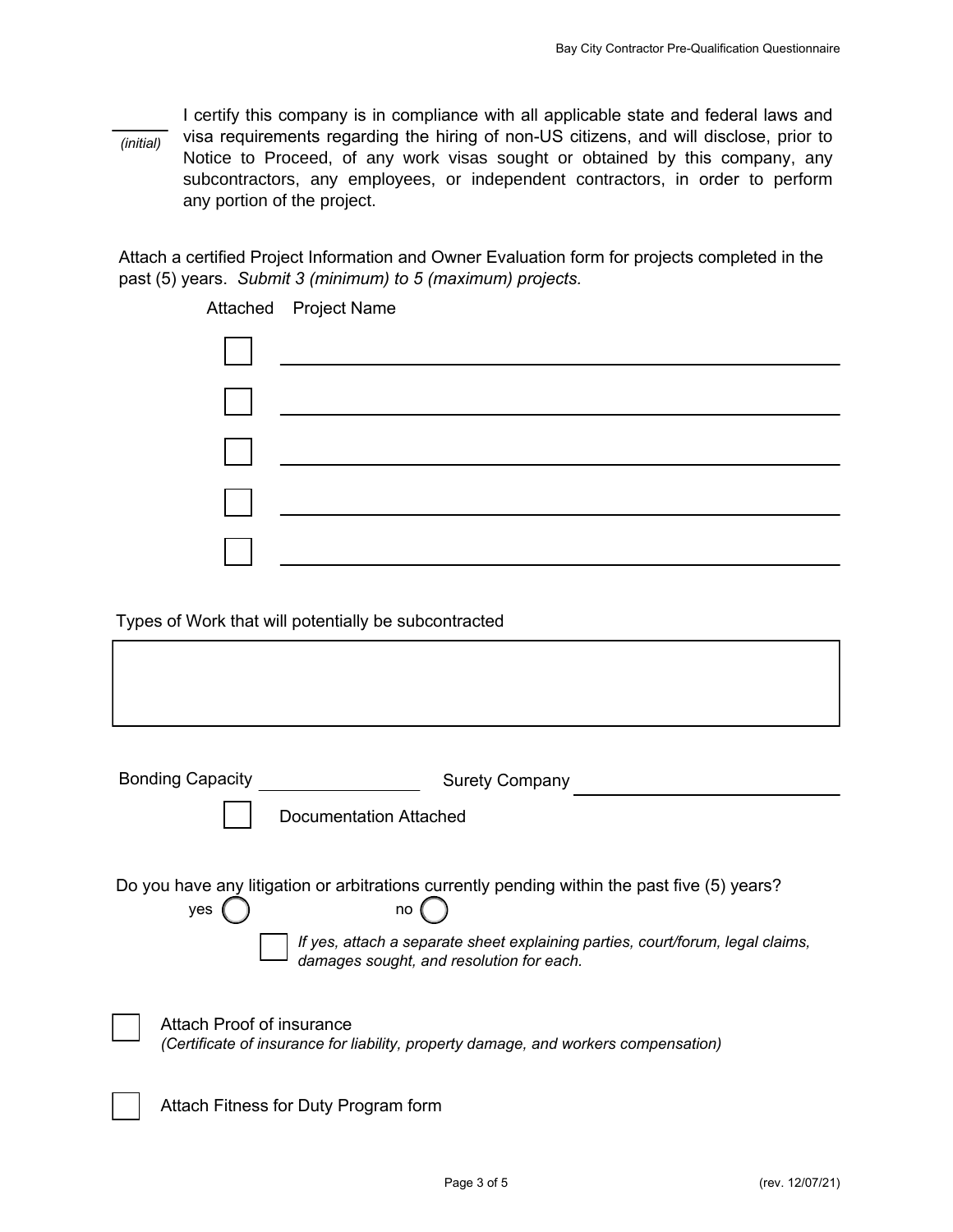Violations received against the organization within the past 5 years



Has your organization had any disbarment by any state, federal, or local governmental unit and/or findings of non-responsibility or non-compliance with respect to any public or private construction project performed by the organization?

*If yes, attach a separate sheet with explanation.*  $yes ()$  no

| (initial) | I certify this company has staffing capabilities, including subcontractors.                                                                    |
|-----------|------------------------------------------------------------------------------------------------------------------------------------------------|
| (initial) | I certify this company will not mis-classify workers as independent contractors in<br>violation of state or federal law.                       |
| (initial) | I certify this company will comply with warranty requirements required in the bidding<br>documents for labor, equipment, and materials.        |
| (initial) | I certify this company will comply with all wage rate and fringe benefit requirements<br>under applicable federal, state, and local wage laws. |
| (initial) | I certify this company will follow timelines specified in a project and will finish in a<br>timely fashion.                                    |